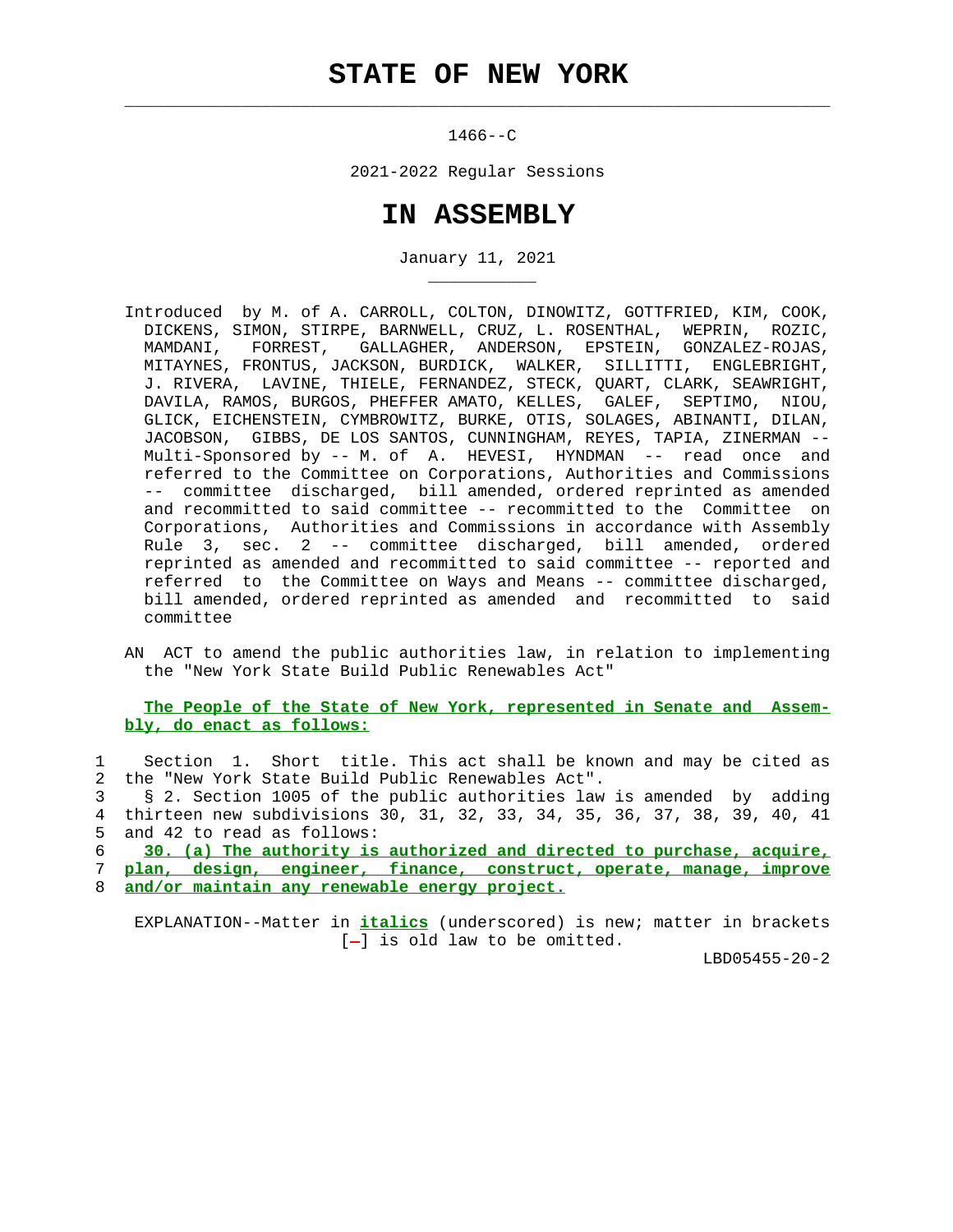**(b) For the purposes of this subdivision and subdivisions thirty-one, thirty-two, thirty-three, thirty-four, thirty-five, thirty-six, thirty- seven, thirty-eight, thirty-nine, forty, forty-one and forty-two of this section, the following terms shall have the following meanings: (i) "renewable energy" shall have the same meaning as renewable energy systems as set forth in section sixty-six-p of the public service law. (ii) "renewable energy project" shall be defined as all infrastructure which generates, stores, distributes or transmits renewable energy or thermal energy as defined in subparagraph (i) of this paragraph, and** includes the construction, installation and/or operation of ancillary **facilities or equipment done in connection with any such renewable ener- gy generating projects, including, but not limited to, energy storage systems, electric vehicle charging infrastructure and offshore wind support and installation vessels owned by the authority, and the production, use, and sale of green hydrogen defined as hydrogen produced through electrolysis powered using one hundred percent renewable energy. 31. Where a renewable energy site appropriate for New York state falls into federal jurisdiction, the authority may participate in lease auctions in an attempt to obtain ownership of that area. 32. (a) Notwithstanding any other provision of law, the authority shall, on or after January first, two thousand thirty, only generate renewable energy and shall only purchase, acquire, plan, design, engi- neer, finance, and construct generation and transmission facilities for the purpose of generating, storing, distributing and transmitting renew- able energy. The authority shall phase out its use of existing non-re- newable generation no later than December thirtieth, two thousand thir- ty, unless the authority provides to its trustees, and makes publicly available, an attestation in writing, signed by the independent system operator and a representative of the regional clean energy hub in which the facility is located, identifying the existence of a reliability need. The authority shall work with the New York state energy research and development authority to provide any funding necessary for a regional clean energy hub to meet the needs of this subdivision. The authority, in consultation with the independent system operator, shall ensure that the phase out of its existing non-renewable generation does not lead to an increase in the delivery of out-of-state non-renewable generation into the New York state electric grid. For the purposes of this subdivision, a "reliability need" means an electricity system need, which if unmet, would result in a violation of the electric power system planning and operating policies, standards, criteria, guidelines, proce- dures, and rules promulgated by the North American Electric Reliability Corporation ("NERC"), Northeast Power Coordinating Council ("NPCC"), and the New York State Reliability Council ("NYSRC"), as they may be amended from time to time. (b) The authority shall prioritize funding, siting, building, and owning renewable energy projects which: (i) actively benefit disadvan- taged communities as defined by the climate justice working group; (ii) minimize harm to wildlife, ecosystems, public health, and public safety; (iii) do not violate Indigenous rights or sovereignty; and (iv) which** are the most cost-effective to the state according to the best available **cost modeling research. The types of renewable energy projects the authority builds shall be determined and prioritized in consultation with affected labor unions and community organizations via the New York state energy research and development authority's regional clean energy**

**hubs.**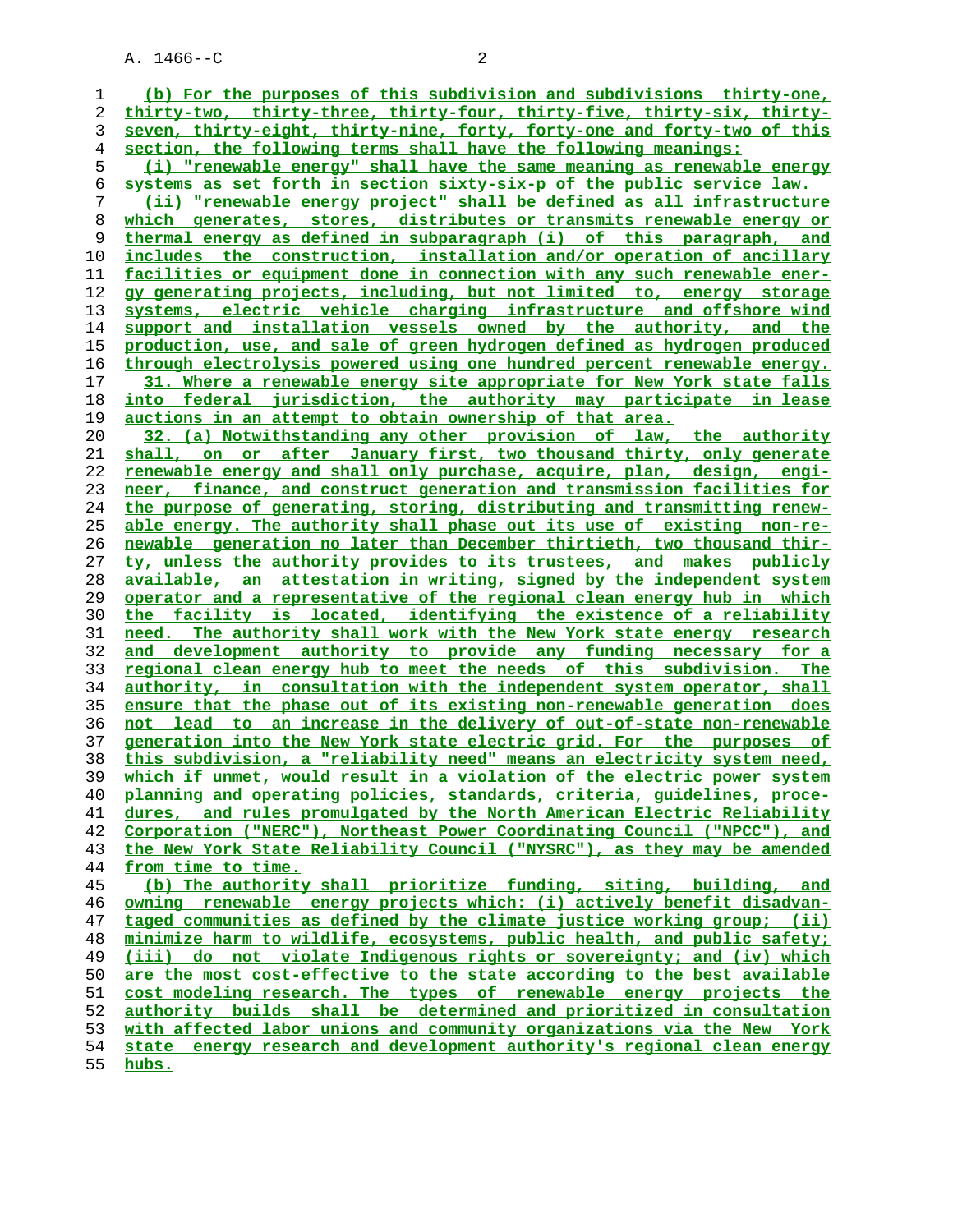**33. (a) Within two years of the effective date of this subdivision, the authority shall make public a ten-year climate and resiliency plan. Such climate and resiliency plan shall be designed to minimize costs to ratepayers, while balancing the interests of employees, grid reliability and resiliency, disadvantaged communities as defined by the climate justice working group, and the environment. Such plan shall be developed in consultation with the New York state independent system operator, the New York state energy research and development authority, the New York state department of public service, and climate and resiliency experts, labor organizations, environmental justice communities, resi- dential and small business ratepayer advocates, and community organiza- tions via the New York state energy research and development authori- ty's regional clean energy hubs. Such resiliency plan shall outline the renewable energy projects the authority plans to build, how the authori- ty plans to phase out non-renewable assets and how the authority plans to comply with the climate leadership and community protection act and the renewable energy targets in subdivisions thirty-two and thirty-four of this section, and efforts to improve energy and electric grid resili- ency. The authority shall update such plan annually, after public comment and a hearing. Such updated plan shall include a review of the state's progress towards the renewable energy goals of the climate lead- ership and community protection act. If the authority, in consultation with the New York state energy research and development authority, determines that the renewable energy goals of the climate leadership and community protection act are not likely to be met within the timeframe established by the law, the authority shall include in the updated plan the renewable energy projects it plans to build to ensure the state meets such goals, including the permit applications submitted, the stage of each project in the development process, when such projects are expected to be commissioned, and any barriers to deployment experienced by the authority. If the authority has identified a reliability need to maintain its existing non-renewable generation pursuant to subdivision thirty-two of this section, the authority shall identify in the annual report the renewable energy project, energy storage project, trans- mission or distribution infrastructure, demand response, or other such project or projects that the authority, or another entity, only if such entity has obtained all the necessary permits and has begun construction, plans to develop to meet the reliability need. (b) Within two years of the effective date of this subdivision, the authority shall make public a democratization plan, with a mandate to implement the plan within two years of its completion. Such plan shall be created in partnership with, and codesigned with, a statewide alli- ance of community organizations with at least five years' history of working on energy democracy and implementation issues, providing funding for this alliance as necessary for their participation in the completion of the plan. Such plan shall ensure that the scale up of renewable build out across the state occurs in line with the principles of energy democ- racy and transparency. (c) The authority shall hold at least eight public hearings within two years of the effective date of this subdivision related to the climate and resiliency plan. The hearing shall be publicized in various forms of media, including but not limited to the authority's website, local newspapers and social media platforms, and shall also be accessible via livestream. In advance of such hearing, the authority shall conspicu- ously post written notice of such hearing in all authority facilities**

**and New York state energy research and development authority regional**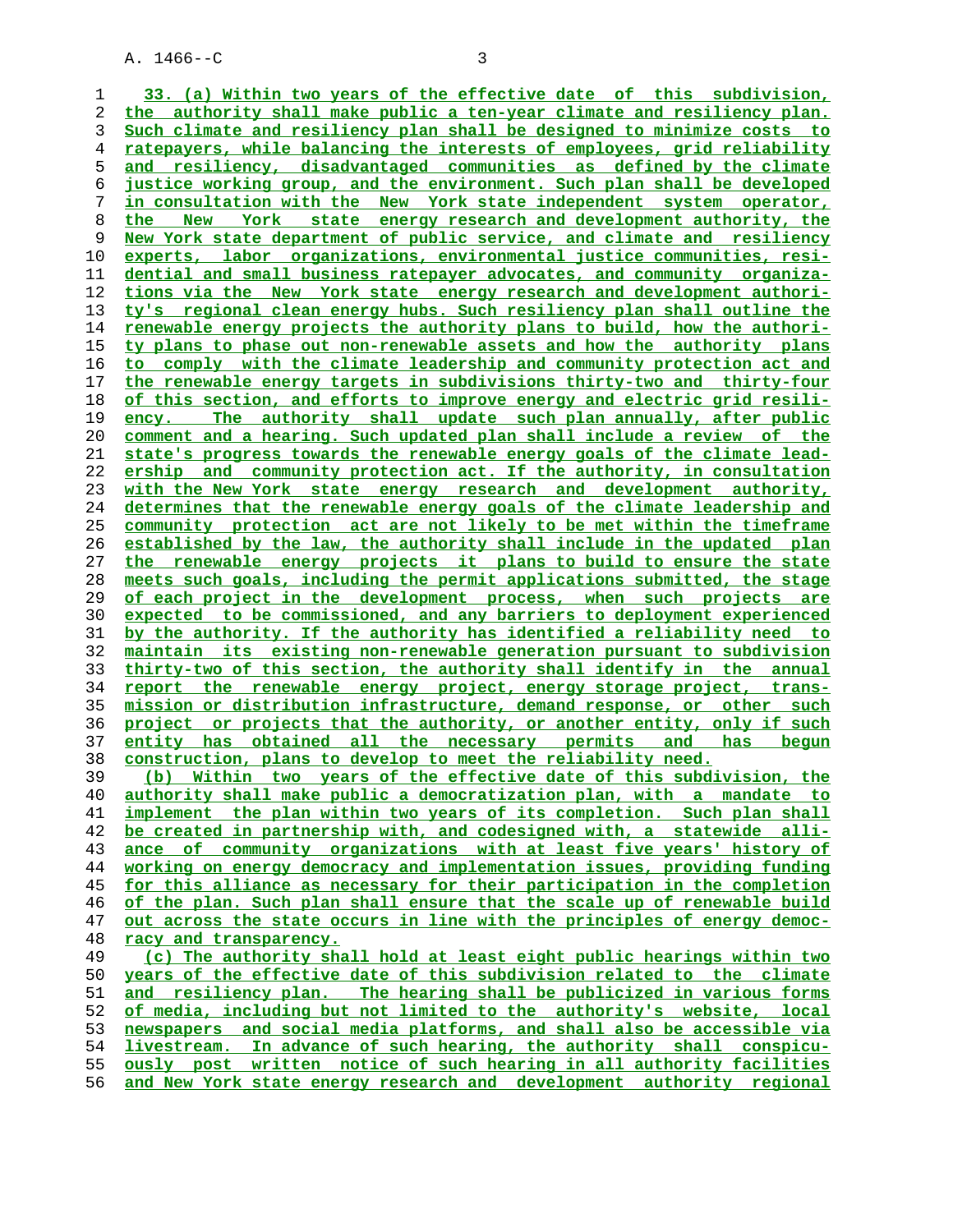**clean energy hubs on a sign posted at each facility entrance and exit used by employees, and shall provide at least two weeks advance notice of such hearing to authority customers by directly communicating such notice to customer phone, email and mailing lists. Hearings shall be permitted between 12:00 PM to 3:00 PM and 6:00 PM to 9:00 PM, and the authority shall provide all speakers with the option to sign up to speak within those three hour windows such that no speaker shall wait longer than three hours to speak. In addition to oral testimony, written testimony from the public for such hearings shall be accepted by the authority no less than two weeks after each hearing. Each speaker shall have at least three minutes to speak, and a remote option shall be provided for submitting comments via video conference, phone, including short message services (SMS) text messages and/or written comment, which shall be read aloud. Provisions for translation services, American sign language interpretation, closed captioning, and access to accommodations provided by the Americans with Disabilities Act shall be provided upon request. (d) The authority shall maintain all data, meeting minutes, recordings and documents that do not include personal customer information, includ- ing but not limited to depreciation schedules, annual financial state- ments of itemized spending, environmental impact statements, cost-bene- fit analyses, climate and resiliency plans, renewable energy project plans, and annual reports on operations, customer service, reliability, resiliency and sustainability. All such data, meeting minutes, recordings and documents shall be made available on the authority's website, or otherwise made accessible by the authority upon request. All such records shall be maintained as business records for a minimum of ten years. The state comptroller shall audit the authority at least once every two years until two thousand thirty to ascertain whether the authority is in compliance with the renewable energy targets outlined in this subdivision and subdivisions thirty-two, thirty-four and thirty- five of this section and whether the authority's spending and operations are effectively and efficiently promoting the common good. The most recent comptroller audits shall also be made available on the authori- ty's website, or otherwise made accessible by the authority upon request. (e) (i) The authority, in consultation with the New York state energy research and development authority and the public service commission, shall develop and conduct an energy efficiency and energy audit program to identify public buildings most in need of retrofits and efficiency measures. Such program shall provide for the installation of renewable heating and cooling systems, and, when feasible, other green building projects as defined in section 58-0101 of the environmental conservation law, in public housing and public schools by the year two thousand thir- ty-five, prioritizing first public affordable housing and public schools in disadvantaged communities. The authority shall hire authority employ- ees or contractors to perform energy audits, retrofits and other effi- ciency programs for these buildings, and provide incentives, in conjunc- tion with the New York state energy research and development authority,** for energy efficient appliances and induction stoves, as needed, to meet **the climate goals outlined in the climate leadership and community protection act. If the buildings selected for this program need mold remediation measures or lead abatement measures to be carried out before energy efficiency measures can be safely implemented, the authority shall also hire employees or contractors to perform lead abatement meas- ures and/or mold remediation measures for these buildings.**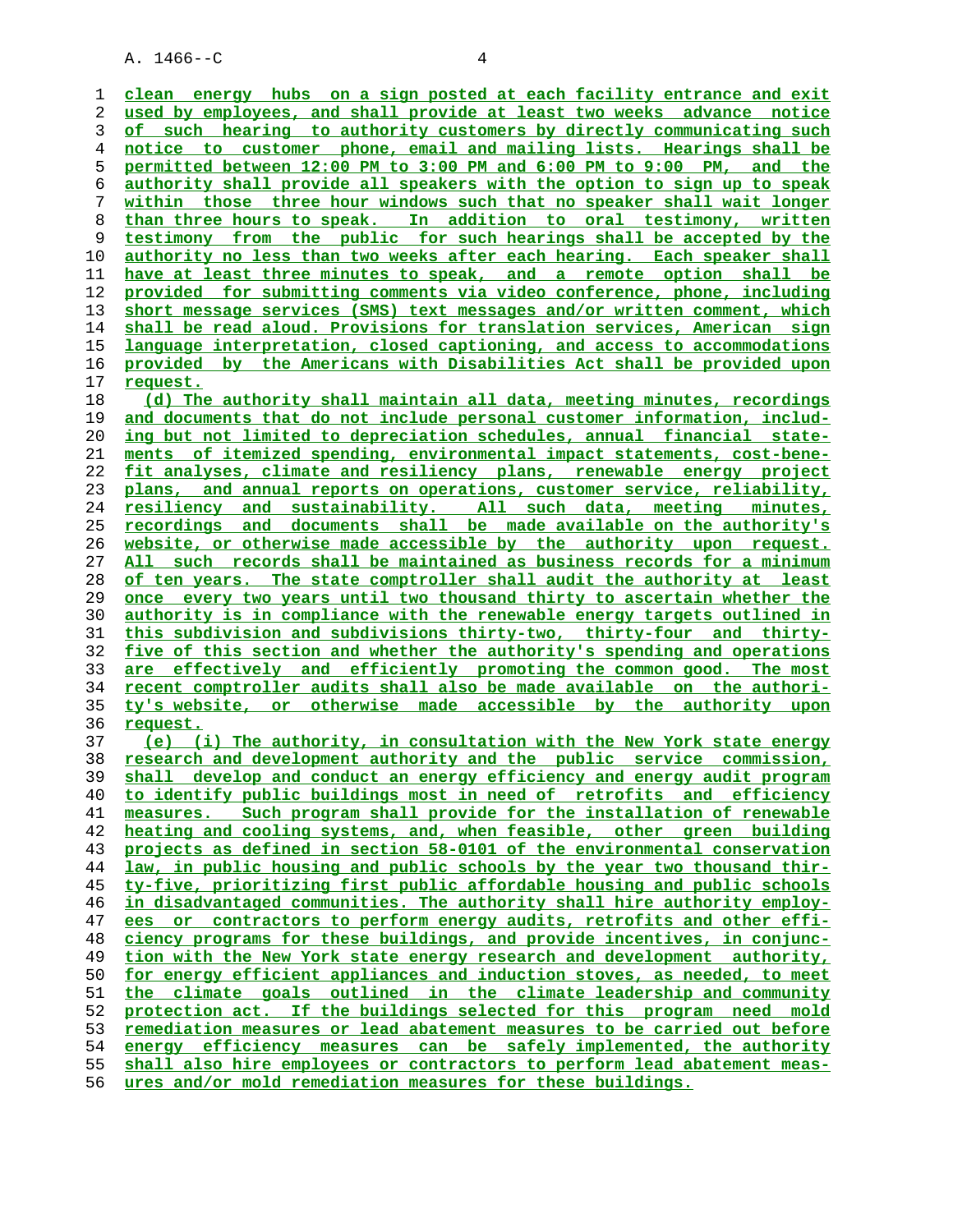| 1        | (ii) The authority shall annually post on its website a report evalu-                                                                           |
|----------|-------------------------------------------------------------------------------------------------------------------------------------------------|
| 2        | ating the energy efficiency program, including, but not limited to, the                                                                         |
| 3        | number of customers served by the efficiency program, the customer demo-                                                                        |
| 4        | graphics, the number of retrofits and energy audits performed, the                                                                              |
| 5        | number of jobs created and employee demographics, and the amount of                                                                             |
| 6        | energy and dollars saved as a result of the program.                                                                                            |
| 7        | (iii) All work subject to this subdivision shall be considered public                                                                           |
| 8        | work, subject to articles eight and nine of the labor law, and shall                                                                            |
| 9        | utilize a project labor agreement. For purposes of this subdivision,                                                                            |
| 10       | <u>"project labor agreement" shall mean a pre-hire collective bargaining</u>                                                                    |
| 11       | agreement between the authority, or a third party on behalf of the                                                                              |
| 12       | authority, and a bona fide building and construction trade labor organ-                                                                         |
| 13       | ization establishing the labor organization as the collective bargaining                                                                        |
| 14       | representative for all persons who will perform work on a public work                                                                           |
| 15       | project, and which provides that only contractors and subcontractors who                                                                        |
| 16       | sign a pre-negotiated agreement with the labor organization can perform                                                                         |
| 17       | project work. All contractors and subcontractors associated with this                                                                           |
| 18       | work shall be required to utilize apprenticeship agreements as defined                                                                          |
| 19       | by article twenty-three of the labor law.                                                                                                       |
| 20       | (f) The authority shall submit an annual report to the governor and to                                                                          |
| 21       | the legislature which shall be made available to the public. Such report                                                                        |
| 22       | shall include the:                                                                                                                              |
| 23       | (A) Ten year climate and resiliency plan described in paragraph (a) of                                                                          |
| 24       | this subdivision;                                                                                                                               |
| 25       | (B) Amount of energy produced by each facility;                                                                                                 |
| 26       | (C) Energy transferred between facilities within the authority;                                                                                 |
| 27       | (D) Energy transferred outside of the authority for sale;                                                                                       |
| 28       | (E) Kilowatt-hour sales by project;                                                                                                             |
| 29       | (F) Revenues and costs for each project facility;                                                                                               |
| 30       | (G) Accumulated provision for depreciation of each project facility;                                                                            |
| 31       | (H) Financial and operating information of the energy efficiency                                                                                |
| 32       | program;                                                                                                                                        |
| 33       | Enrollment in and effectiveness of renewable energy auto-enroll-<br>(I)                                                                         |
| 34       | ment, retrofit, and energy efficient appliance programs;                                                                                        |
| 35       | (J) Any projected rate increase for the year; and                                                                                               |
| 36       | (K) An analysis of the authority's actions to ensure the state will                                                                             |
| 37       | meet the renewable energy goals of the climate leadership and community                                                                         |
| 38       | protection act.                                                                                                                                 |
| 39       | 34. Notwithstanding any other provision of law, on or after<br>January                                                                          |
| 40       | first, two thousand thirty, the authority shall be the sole provider of                                                                         |
| 41       | electricity to all state owned, leased, controlled, or operated build-                                                                          |
| 42       | ings and on or after January first, two thousand thirty-five, the                                                                               |
| 43       | authority shall be the sole provider of electricity to all municipal                                                                            |
| 44       | owned, leased, controlled, or operated buildings that use electricity,                                                                          |
| 45       | provided that the energy supply rate of such electricity is less than                                                                           |
| 46       | the energy supply rate of the utility in the municipal building's                                                                               |
| 47       | service territory.                                                                                                                              |
| 48       | 35. (a) The authority is authorized to sell or provide renewable ener-                                                                          |
| 49       | gy to residential end-use customers and CCA communities. Any excess                                                                             |
| 50       | renewable energy produced by the authority and not used or stored by                                                                            |
| 51       | state or municipal owned or leased buildings shall be sold directly to                                                                          |
| 52       | low-to-moderate income households first, prioritizing low-to-moderate                                                                           |
| 53       | income households in disadvantaged communities, and at a rate that is                                                                           |
| 54       |                                                                                                                                                 |
|          | fifty percent less than the energy supply rate of the utility in the                                                                            |
| 55<br>56 | customer's service territory. Any remaining excess renewable energy<br>produced by the authority shall be sold to residential end-use customers |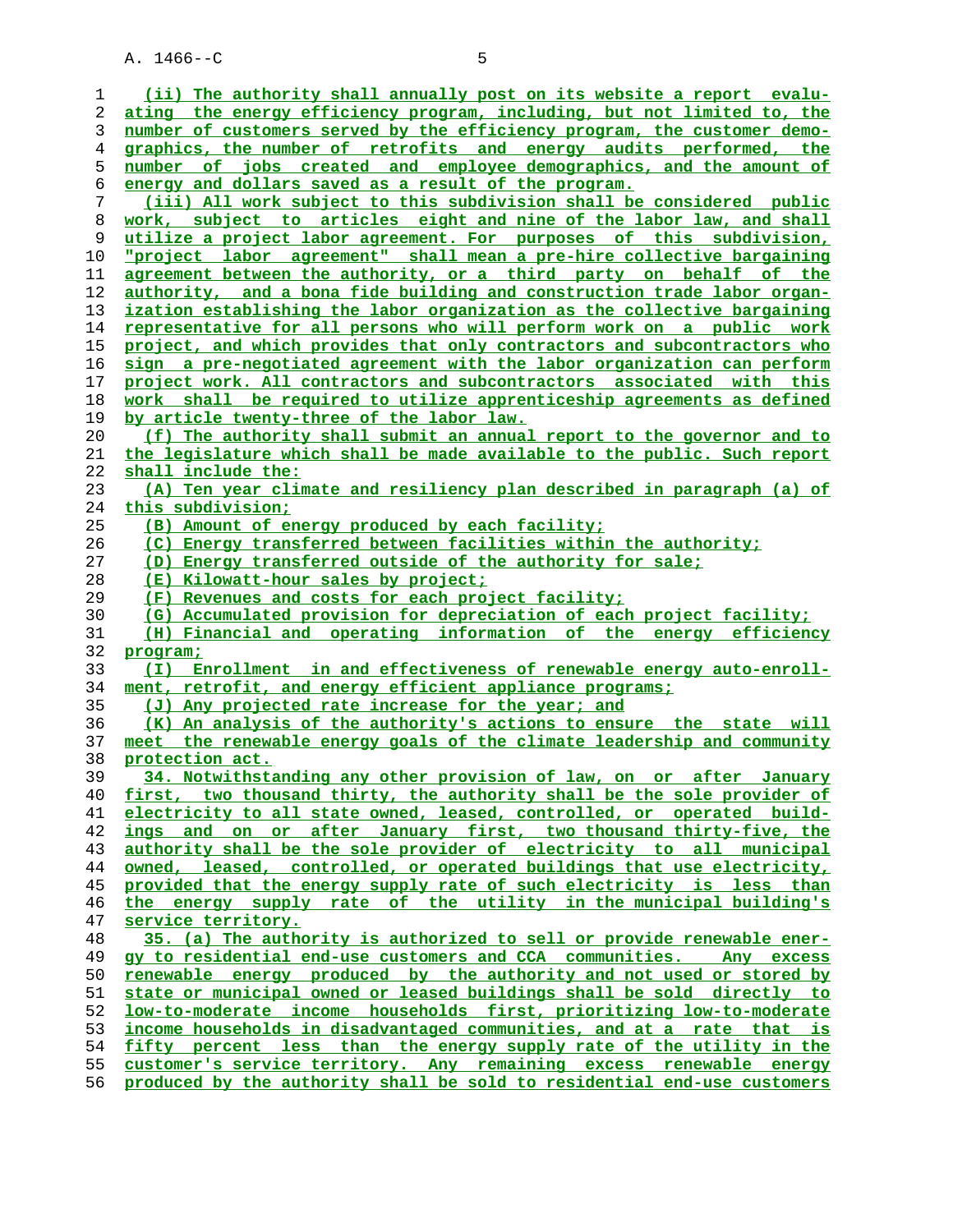A. 1466--C 6 **or CCA's at the wholesale cost. This subdivision shall not interfere with the authority's existing Recharge New York power program or any other power allocation program managed by the authority as of the effec- tive date of this subdivision. For the purposes of this paragraph, the term "low-to-moderate income households" shall mean households with annual incomes at or below eighty percent of the area median income of the county or metro area where they reside. (b) Within three years following the effective date of this subdivi- sion, the authority's trustees, in consultation with the New York state energy research and development authority's regional clean energy hubs, shall develop a progressive rate structure based on income and energy usage to be offered to end-use customers and CCA communities. (c) The authority shall work with the office of temporary and disabil- ity assistance to assist low-income customers to access the low income home energy assistance program and other utility benefits and shall offer deferred payment agreement payment plans for customers that fall into arrears. (d) The authority is authorized to sell up to thirty percent of the electricity that it provides to residential and commercial customers to customers of the long island power authority, established under title one-A of this article, and the long island power authority is authorized to purchase this power. 36. All new renewable energy projects subject to this section shall be considered public work, subject to articles eight and nine of the labor law and shall utilize a project labor agreement. For purposes of this subdivision, "project labor agreement" shall mean a pre-hire collective bargaining agreement between the authority, or a third party on behalf of the authority, and a bona fide building and construction trade labor organization establishing the labor organization as the collective bargaining representative for all persons who will perform work on a public work project, and which provides that only contractors and subcontractors who sign a pre-negotiated agreement with the labor organ- ization can perform project work. All contractors and subcontractors associated with this work shall be required to utilize apprenticeship agreements as defined by article twenty-three of the labor law. 37. The authority, in consultation with labor organizations, shall develop a comprehensive plan to transition, train, or retrain employees that are impacted by the New York state build public renewables act, and shall establish and contribute to a just transition fund that shall make funding available for worker transition and retraining. 38. The authority shall include requirements in any procurement or**

**development of a renewable energy project, as defined in subdivision thirty of this section, that the components and parts shall be supplied with equipment produced or made in whole or substantial part in the United States, its territories or possessions. The authority's trustees, in consultation with the New York state energy research and development authority, may waive the procurement and development requirements set forth in this subdivision if the trustees determine that: the require- ments would not be in the public interest; the requirements would result in unreasonable costs; obtaining such infrastructure components and parts in the United States would increase the cost of a renewable energy project by an unreasonable amount; or such components or parts cannot be produced, made, or assembled in the United States in sufficient and reasonably available quantities or of satisfactory quality. Such deter- mination must be made on an annual basis no later than December thirty- first after providing notice and an opportunity for public comment, and**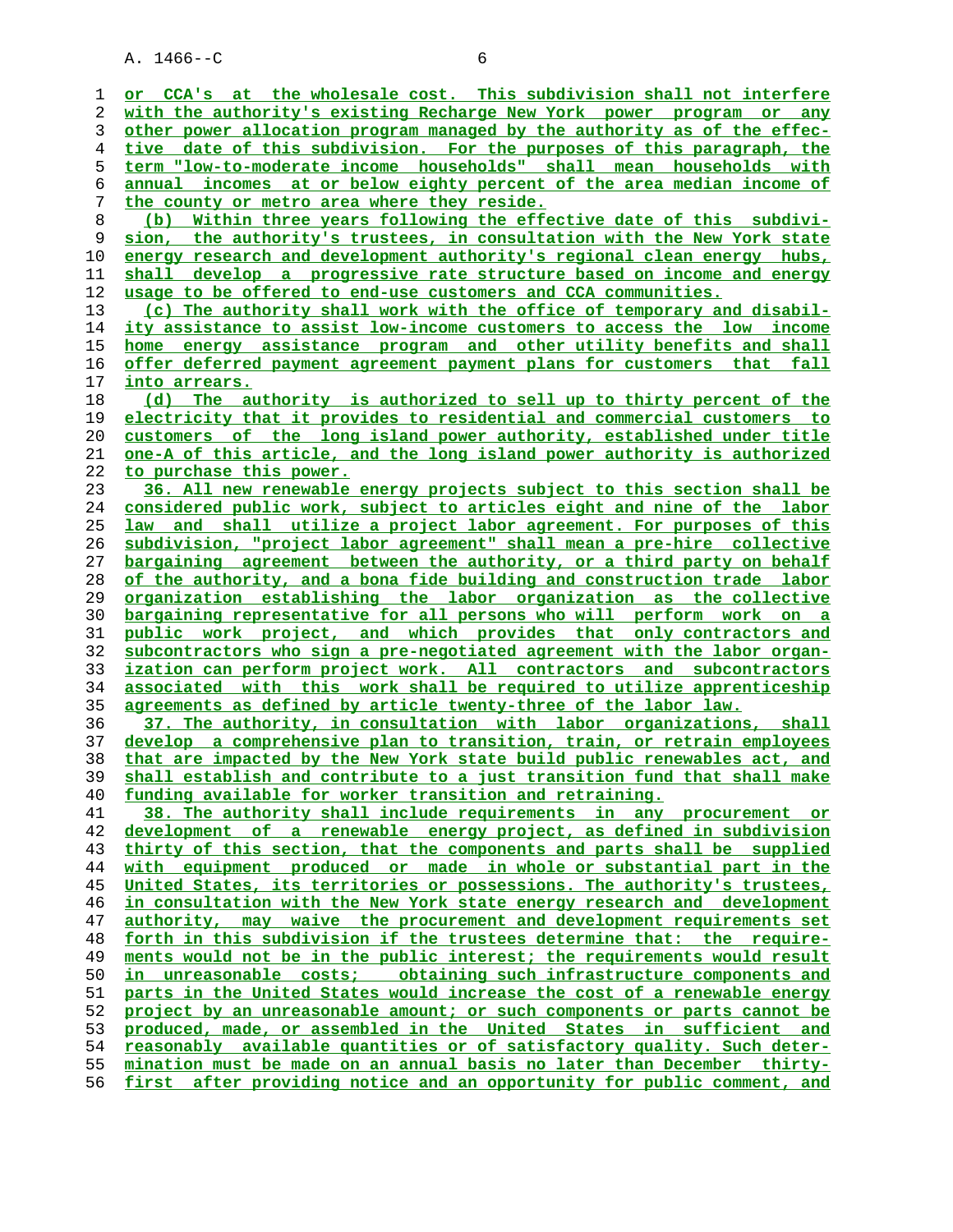**be made publicly available, in writing, on the authority's website with a detailed explanation of the findings leading to such determination. If the authority's trustees have issued determinations for three consec- utive years that no such waiver is warranted pursuant to this subdivi- sion, then the authority shall no longer be required to provide the annual determination required by this subdivision. 39. The authority shall work with existing workforce development programs, union apprenticeship programs, and regional community energy hubs to publish a report on the ways that the construction of renewable projects can best support the development of skilled, well paid local workforces in the renewable energy sector, and shall provide financial support through the just transition fund established pursuant to subdi- vision thirty-seven of this section for pre-apprenticeship programs through local community based organizations that work with disadvantaged communities and union run workforce development institutions, where this support is found to be necessary to the effective development of this workforce according to the report. 40. For energy projects that the authority builds on properties of the New York city housing authority, including heat pump installations, retrofits, weatherization measures, and lead, mold, and asbestos remedi- ation, both the authority and its contractors shall prioritize hiring residents of these properties, provided that residents meet consider- ations of availability, interest, skill level and training. No provisions of this subdivision shall alter the status of any Section 9 housing. The authority shall consult the residents or occupants of all public buildings where the authority is building projects to assess their needs and minimize disruption, nuisance, public health risks, and displacement during any remediation, retrofit, weatherization, heat pump installations, or other construction the authority or its contractors perform. All work subject to this subdivision shall be considered public work, subject to articles eight and nine of the labor law, and shall utilize a project labor agreement. For purposes of this subdivi- sion, "project labor agreement" shall mean a pre-hire collective bargaining agreement between the authority, or a third party on behalf of the authority, and a bona fide building and construction trade labor organization establishing the labor organization as the collective bargaining representative for all persons who will perform work on a public work project, and which provides that only contractors and subcontractors who sign a pre-negotiated agreement with the labor organ- ization can perform project work. All contractors and subcontractors associated with this work shall be required to utilize apprenticeship agreements as defined by article twenty-three of the labor law. 41. (a) Nothing in the New York state build public renewables act shall alter the rights or benefits, and privileges, including, but not limited to terms and conditions of employment, civil service status, and collective bargaining unit membership, of any current employees of the authority. (b) Nothing in the New York state build public renewables act shall result in: (i) the discharge, displacement, or loss of position, includ- ing partial displacement such as a reduction in the hours of non-over- time work, wages, or employment benefits; (ii) the impairment of exist- ing collective bargaining agreements; (iii) the transfer of existing**

**duties and functions; or (iv) the transfer of future duties and func- tions, of any currently employed worker impacted by this act who agrees**

**to be retrained.**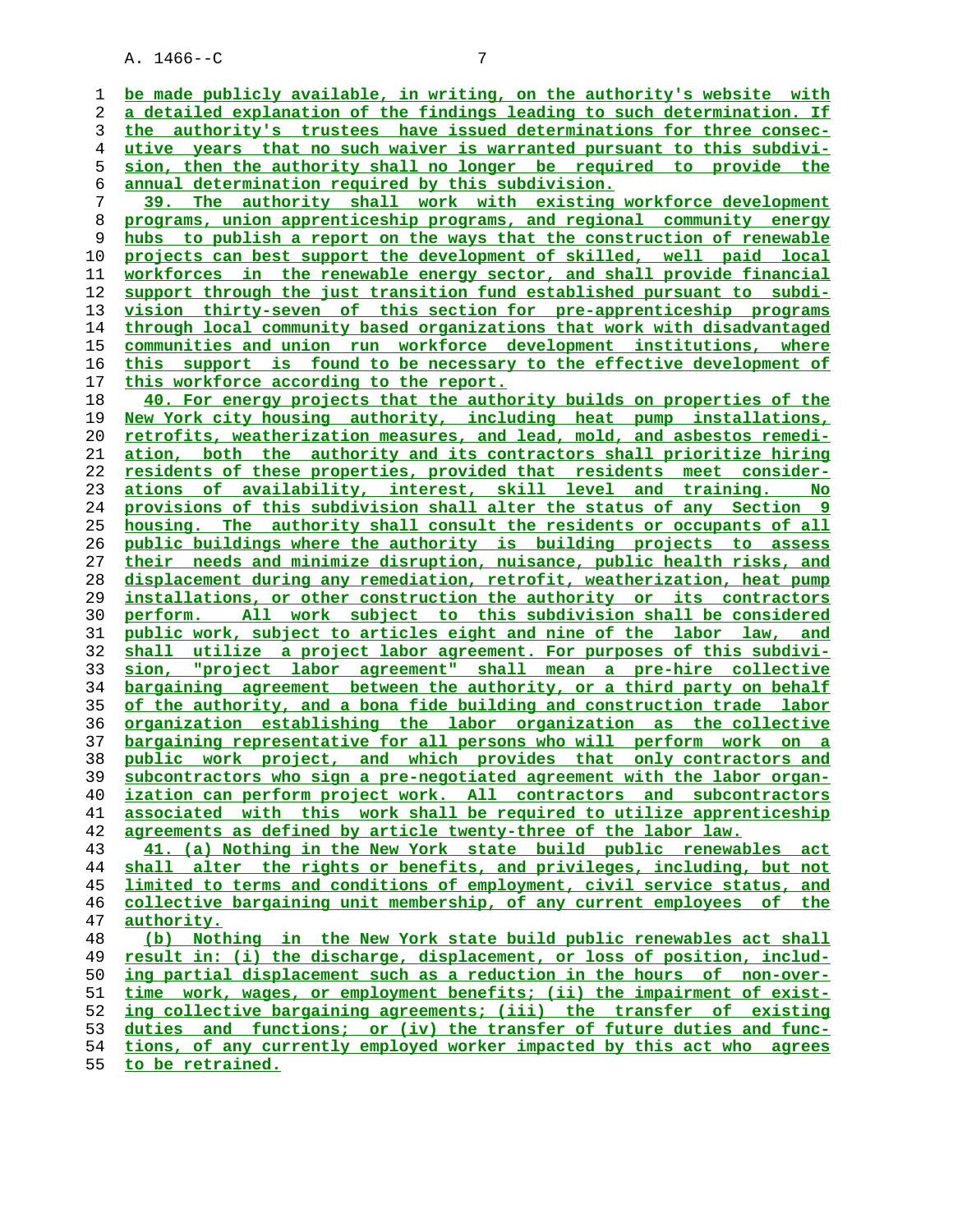**42. The authority shall enter into a memorandum of understanding for the operation and maintenance of a renewable energy project developed pursuant to the New York state build public renewables act with a bona fide labor organization of jurisdiction that is actively engaged in representing transitioning employees from non-renewable generation facilities. The memorandum shall only apply to the employees necessary for the maintenance and operation of such renewable energy generation projects. Such memorandum shall contain but not be limited to safety and training standards, disaster response measures, guaranteed hours, staff** ing levels, pay rate protection and retraining programs. The employees **eligible for these positions shall first be selected from and offered to a pool of transitioning workers who have lost their employment or will be losing their employment in the non-renewable energy generation sector. Such list of potential employees will be provided by affected unions and provided to the department of labor. The department of labor shall update and provide such list to the authority ninety days prior to purchase, acquisition, and/or construction of any project under the New York state build public renewables act.** 19 § 3. Section 1003 of the public authorities law, as amended by chapter 20 766 of the laws of 2005, is amended to read as follows: 21 § 1003. Trustees. **1.** The authority shall consist of [**seven**] **seventeen** 22 trustees, five of whom shall serve respectively for terms of one, two, 23 three, four and five years, to be appointed by the governor, by and with 24 the advice and consent of the senate. The sixth and seventh trustees 25 shall be appointed by the governor, by and with the advice and consent 26 of the senate, and shall serve initial terms of one and two years 27 respectively. **All other trustees shall be appointed as follows: two by the governor, four by the temporary president of the senate, and four by the speaker of the assembly, and shall proportionally be selected from labor union representatives that represent both employees of the author- ity and employees of construction contractors of the authority, environ- mental justice advocates, community renewable energy advocates, consumer advocates, and building electrification and energy efficiency experts. For any appointment and vacant trustee position, the New York state energy research and development authority's clean energy hubs shall select qualified candidates that shall be given reasonable consideration for an appointment as trustee by the governor, senate, and assembly.** 38 Each trustee shall hold office until a successor has been appointed and 39 qualified **or until removed by a majority vote of the legislature or the governor**. At the expiration of the term of each trustee and of each 41 succeeding trustee [**the governor shall, by and with the advice and consent of the senate, appoint a successor, who shall hold office for a term of five years, or until a successor has been appointed and quali- fied. In the event of a vacancy occurring in the office of the trustee by death, resignation or otherwise, the governor shall, by and with the advice and consent of the senate, appoint a successor, who shall hold office for the unexpired term. Four trustees shall constitute for the purpose of organizing the authority and conducting the business thereof.**]**, or the event of a vacancy occurring in the office of the trustee by death, resignation or otherwise, the original entities who appointed that trustee shall appoint a successor, after consideration of clean energy hub candidates, who shall hold office for the unexpired term. Nine trustees shall constitute a quorum for the purpose of organ- izing the authority and conducting the business thereof. Any authority trustee or board member may be terminated by either a majority vote of the senate or assembly, or by the governor. Reasons for termination may**